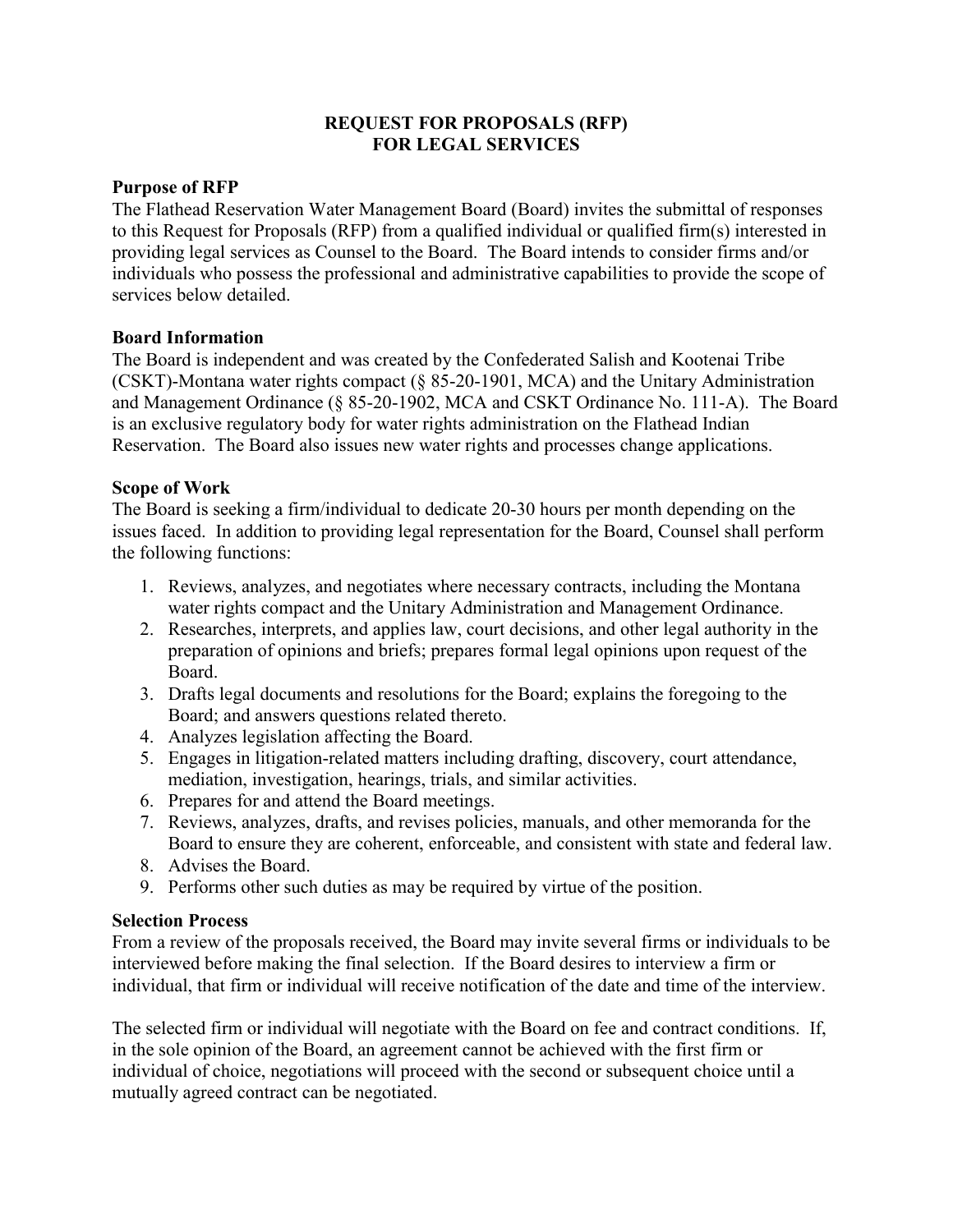# **Submittal Requirements**

Interested parties should submit the following items in packet form to the Board for consideration. Electronic submission will be accepted; however, we ask that you provide this information in a single PDF file:

- 1. Qualifications of Firm, specifically as they relate to Board experience.
- 2. Available resources to complete required work.
- 3. Responsiveness to the RFP, including any additional documents submitted.
- 4. Professional references.
- 5. Fee Schedule.

### **Additional Instructions, Notifications, and Information**

### **No Gratuities**

Individuals and/or firms responding to this RFP will not offer any gratuities, favors, or anything of monetary value to any Board member for the purpose of influencing the selection. Any attempt to influence the selection process by any means, other than disclosure of qualifications and credentials through the proper channels, will be grounds for exclusion from the selection process.

# **All Information True**

By submitting a response, individuals and/or firms represent and warrant to the Board that all information provided in the response submitted shall be true, correct, and complete. Those who provide false, misleading, or incomplete information, whether intentional or not, in any of the documents presented to the Board for consideration in the selection process may be excluded.

### **Interviews**

After the initial evaluation of the statements of qualifications, individuals and/or firms will be notified of their status in the selection process.

### **Inquiries**

Do not contact the Board to make inquiries about the progress of the selection process. Those individuals and/or firms will be contacted when it is appropriate to do so. Process inquiries may be directed to Melissa Schlichting at [Melissa.Schlichting@cskt.org](mailto:Melissa.Schlichting@cskt.org) or (406) 475-2891.

### **Contract Negotiations**

This RFP is not to be construed as a contract or as a commitment of any kind. If this RFP results in a contract offer by the Board, the specific scope of work, associated fees, and other contractual matters will be determined during contract negotiations.

### **No Obligation**

The Board reserves the right to: (1) evaluate the responses submitted; (2) waive any irregularities therein; (3) select candidates for the submittal of more detailed or alternate proposals; (4) waive interviews of any kind before accepting a proposal: (5) accept any submittal or portion of submittal; (6) reject any or all individual and/or firms submitting responses, should it be deemed in the Board's best interest; or (7) cancel the entire process